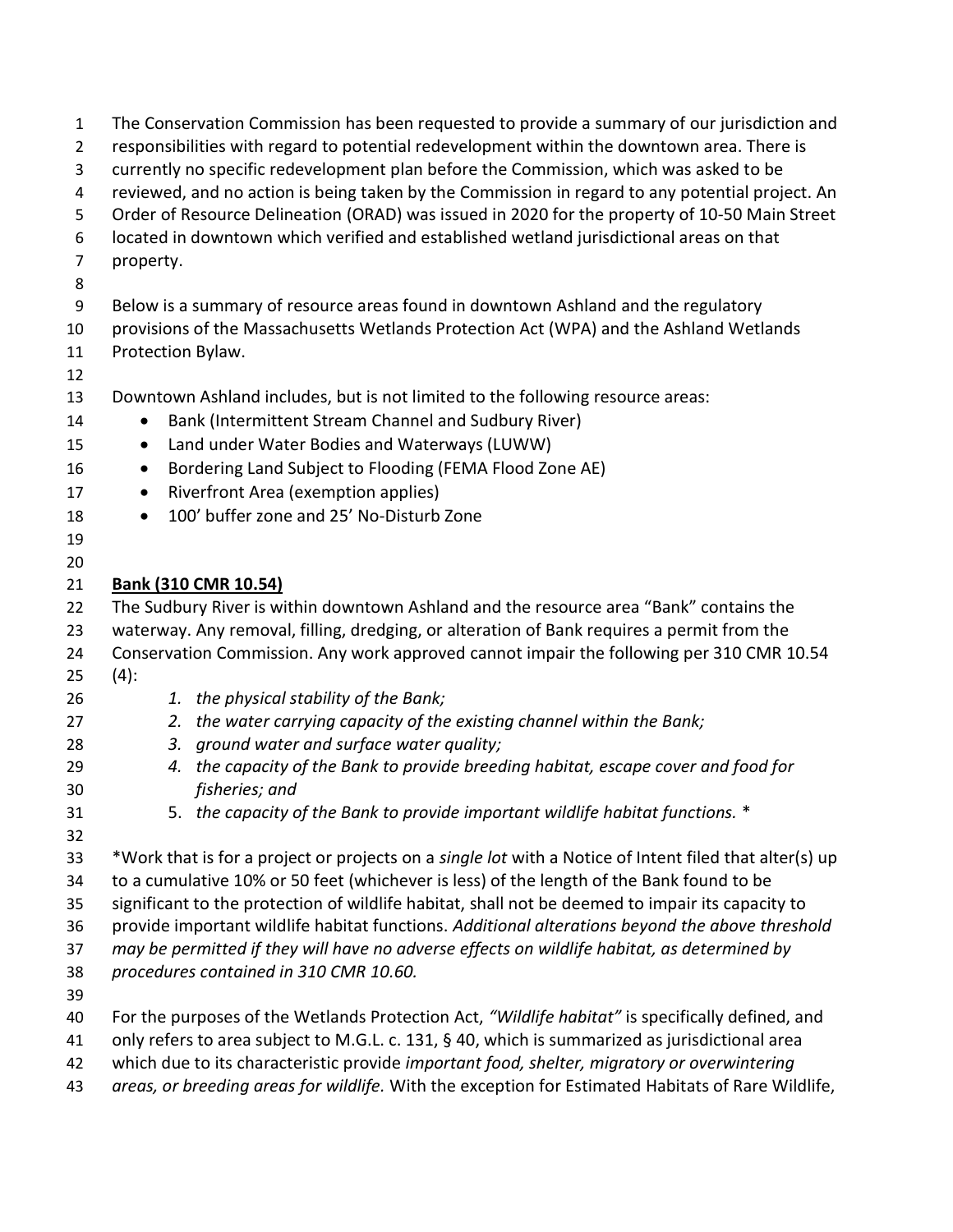44 presence of wildlife alone does not necessarily mean the area meets the definition of "Wildlife"

- Habitat".
- 
- Permissible activities within the Bank per 310 CMR 10.54 (4)(b) include but may not be limited
- to the construction of structures required to prevent flood damage to facilities, buildings, and
- roads which were constructed prior to April 1, 1983. This includes the renovation or
- reconstruction of the above listed so long as the proposed structure, renovation, or
- reconstruction is designed and constructed using best practical measures… to minimize adverse
- effects in the resource area... [and] the applicant demonstrated that there is no reasonable
- method of protecting, renovating, or rebuilding the facility in question other than the one
- 54 proposed. Bank is provided a 100' buffer zone under the Local Wetlands Bylaw only and is given
- the benefit of the 25' no disturb zone as part of the Bylaw.
- 
- 

## Land Under Waterbodies and Waterways (310 CMR 10.56)

- The River or Waterway contained by the Bank is regulated as Land Under Water Bodies and
- Waterways (LUWW). Any work that involves removing, filling, dredging, or altering LUWW cannot impair the following per 310 CMR 10.56 (2)
- 62 1. the water carrying capacity of the existing channel within the Bank;
- 2. ground water and surface water quality;
- 3. the capacity of the Bank to provide breeding habitat, escape cover and food for fisheries; and
- 4. the capacity of the Bank to provide important wildlife habitat functions.\*
- 
- 
- \*In addition to the same threshold as defined for Bank in regards to important wildlife habitat 69 functions, stream crossings are presumed to meet this performance standard provided the work is performed in compliance with the Massachusetts Stream Crossing Standards. Additionally,
- the installation of such a stream crossing may be exempt from the requirement to perform a habitat evaluation.
- 
- 

## Bordering Land Subject to Flooding (310 CMR 10.57)

- Work within BLSF requires compensatory flood storage must be provided for any and all flood 77 storage volume lost as a result of a project, if the issuing authority determines "said loss will
- cause an increase or will contribute incrementally to an increase in horizontal extent and level of
- flood waters during peak flows" per 310 CMR 10.57(4)(a).
- 

## Riverfront Area (310 CMR 10.58)

- 83 It is noted that while Riverfront Area is typically defined as 200 feet, an exemption to this
- 84 applies for "Historic Mill Complexes" under the Wetlands Protection Act. Per 310 CMR 10.04,
- Historic Mill Complexes are defined as existing "prior to 1946 and situated landward of the
- waterside facade of a retaining wall, building, sluiceway, or other structure existing on August
- 87 7, 1996" or which is a historic mill included on the Massachusetts Register of Historic Places. It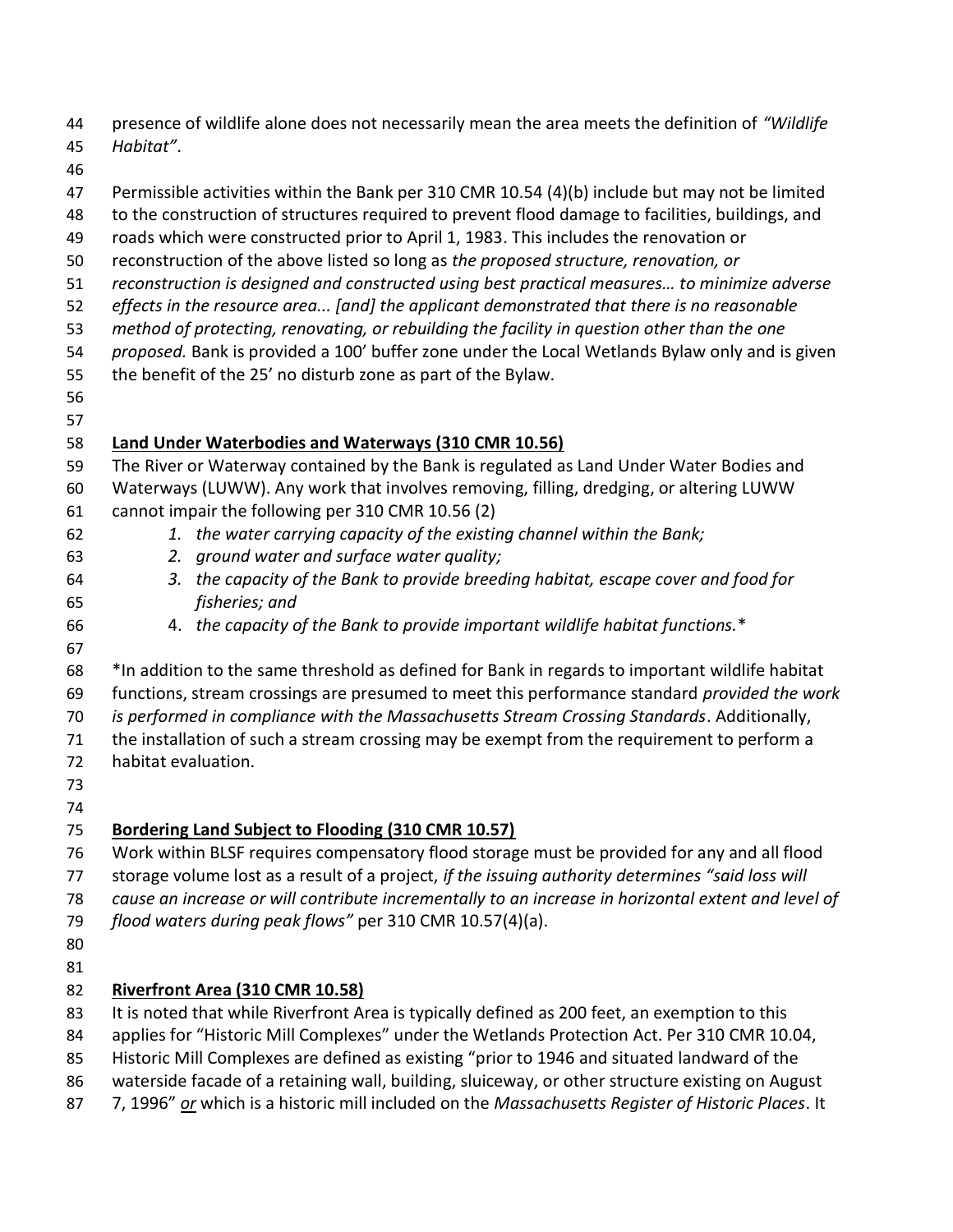88 is noted that the property of 10-50 Main St. is listed on the State GIS as being registered with the MassHistoric Commission and would be subject to this exemption. Additionally, this exception applies only to the footprint or foundation of the related buildings which were 91 constructed before and existing after 1946. Per 310 CMR 10.58(6), activities within an Historic 92 Mill Complex are exempt from requirements for Riverfront Area; however, nothing is stated 93 that would exempt the project from the 100' buffer zone, and work may still be subject to said buffer. The local Wetlands Bylaw, does not include such specifications, and it is unclear if the Historic Mill Complex exception would be valid under it or not. 98 100-foot Buffer Zone and 12-foot No Disturb Zone (310 CMR 10.02 2(b) and Town Code Section 348) Work within 100-foot buffer zone will require a permit from the Conservation Commission. No work may take place within the 25' no-disturb zone which applies only to wetlands, bank, and 102 waterbodies, with the following exemption per the Ashland Town Code § 348-3 (B)(3)(a)(3): 103 1. Crossings may be allowed by waiver when no other practicable alternative exists. In such cases the request must be included as part of a Notice of Intent and must provide 105 information and evidence *deemed satisfactory by the Commission* that the work sufficiently protects and enhances wetland interests. Permits for minor work, may be in the form of a Request for Determination of Applicability (RDA) which is discussed at a public meeting that requires a legal ad be posted, but does not require direct abutter notifications. The Determination issued would be an Determination of Applicability (DOA). A DOA can be either positive or negative with sub categories for each. A positive determination by the Commission requires the filing of a Notice of Intent (NOI) or Abbreviated Notice of Resource Delineation (ANRAD). An RDA is typically filed for one of six specific purposes: 115 115 1. Determine whether an *area* is subject to the Wetlands Protection Act 116 2. Determine whether an area is subject to the Local Wetlands Bylaw 117 3. Determine whether boundaries shown on a plan or map are accurate\* 118 4. Determine whether work is subject to the Wetlands Protection Act 119 5. Determine whether work is subject to the Local Wetlands Bylaw 120 6. Determine if a provided *scope of alternatives* is adequate for work within Riverfront Area \*For large properties with complex wetlands systems, typically an ANRAD is filed rather than an RDA to have the Commission officially approve the wetland delineation and verify the regulated resources on the subject site. The responding DOA if negative states that no further action is required under the Wetlands 128 Protection Act or Local Wetlands Bylaw, but may include additional conditions on the work. The most common negative determination is negative 3, which states that the work described is within the buffer zone, but will not significantly alter the adjacent resource area. A DOA is valid